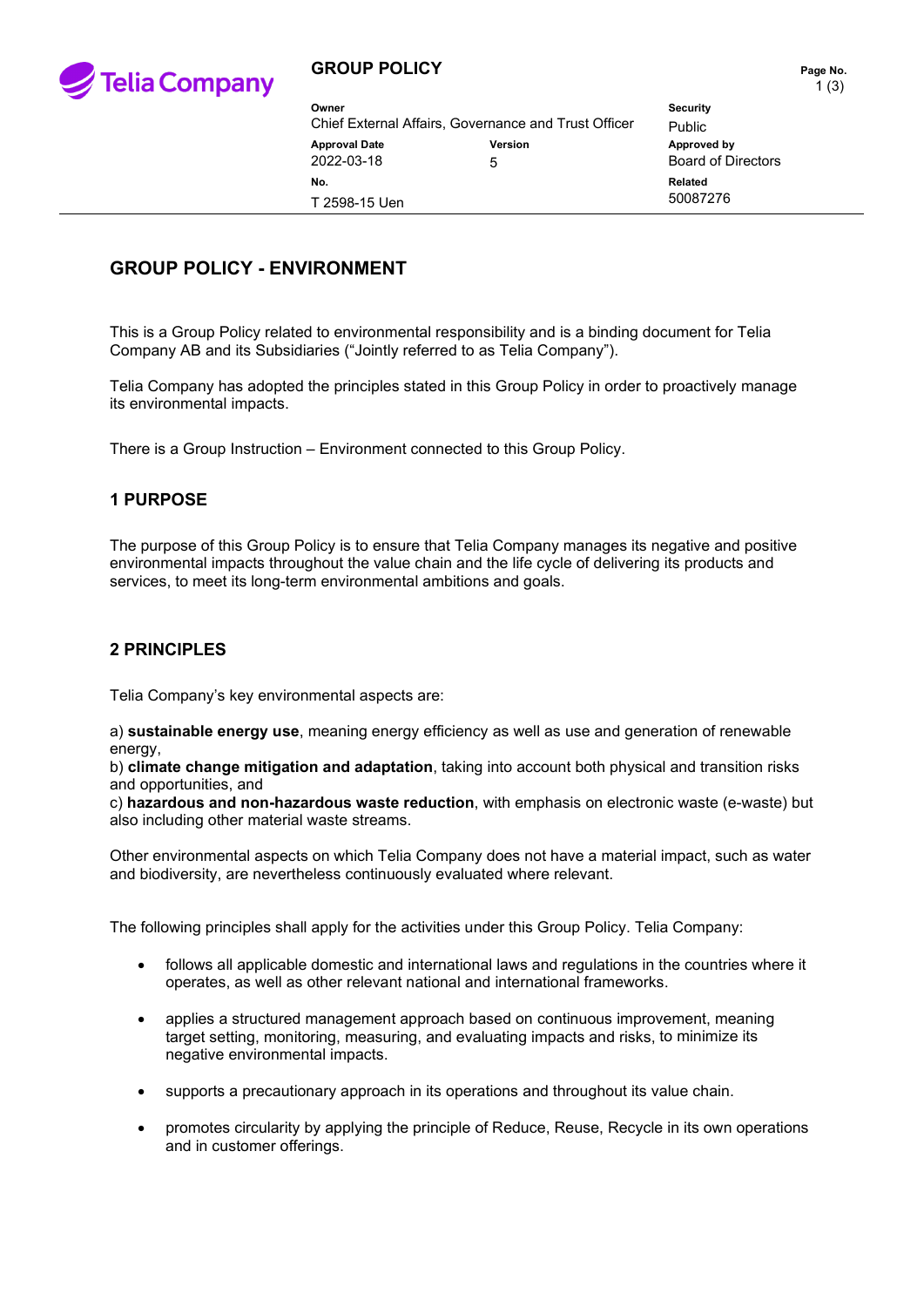

### **GROUP POLICY PAGE 10. Page No. Page No.**

| Owner                                                |         | <b>Security</b>           |
|------------------------------------------------------|---------|---------------------------|
| Chief External Affairs, Governance and Trust Officer |         | <b>Public</b>             |
| <b>Approval Date</b>                                 | Version | Approved by               |
| 2022-03-18                                           | 5       | <b>Board of Directors</b> |
| No.<br>T 2598-15 Uen                                 |         | Related<br>50087276       |

- develops, uses and promotes environmentally friendly technology, products and services in its operations and throughout its value chain, and prioritizes suppliers and partners with similar objectives.
- engages in research, knowledge sharing and public policy development with relevant stakeholders on topics that promote environmental responsibility.
- communicates its most material environmental performance in a transparent, reliable and timely manner.

These principles apply to the extent that they do not place Telia Company in violation of domestic laws and regulations.

## **3 ROLES AND RESPONSIBILITIES**

This Group Policy applies to Telia Company AB and its Subsidiaries<sup>[1](#page-1-0)</sup> and Joint Operations<sup>[2](#page-1-1)</sup> as their own binding policy to all directors, members of the boards, officers and employees. In addition, Telia Company works towards promoting and adopting this Policy's principles and objectives in other associated companies where Telia Company does not have control but has significant influence.

Each Group Executive reporting to the CEO of Telia Company is responsible for ensuring that this Group Policy is duly communicated and implemented, and that the employees within his/her area of responsibility are familiar with and follow this Group Policy.

Each country CEO is responsible for ensuring that all relevant entities within the CEO's geographic location has adopted and implemented this Group Policy.

### **4 BREACHES AGAINST THE POLICY**

Any Telia Company employee who suspects violations of the Code of Responsible Business Conduct or this Group Policy must speak up and raise the issue primarily to their line manager, and secondly to the Human Resources department, to Group Governance, Risk and Compliance, or through the Speak-Up Line. The Speak-Up Line is available on Telia Company's internal and external webpages.

Telia Company expressly forbids any form of retaliation for people who speak up. For specific requirements, please see our Group Instruction on Internal Reporting and Non-Retaliation.

Violations against this Group Policy can lead to disciplinary action, up to and including termination.

### **5 TARGET GROUP**

- People & Brand
- CEO's
- **Sustainability**
- **Sourcing**
- Risk and Compliance

<span id="page-1-0"></span> $1$  All entities over which Telia Company AB has majority control.

<span id="page-1-1"></span> $2$  The joint operations over which Telia Company AB has joint control and management responsibility.